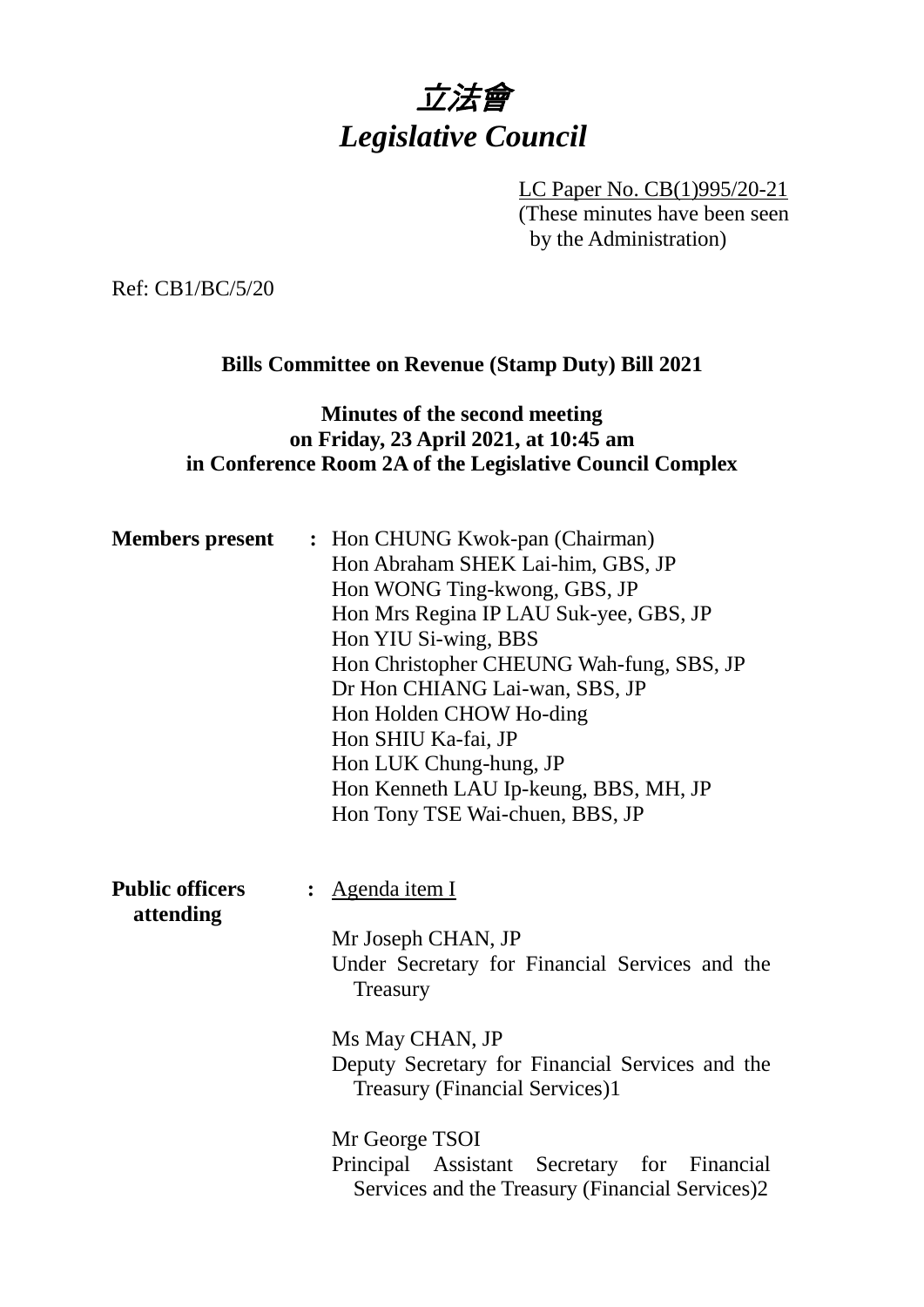|                                              | Miss Helen CHUNG<br>Principal Assistant Secretary for Financial<br>Services and the Treasury (Treasury)R1 |
|----------------------------------------------|-----------------------------------------------------------------------------------------------------------|
| <b>Clerk in attendance :</b> Mr Boris LAM    | Chief Council Secretary (1)3                                                                              |
| <b>Staff in attendance : Miss Rachel DAI</b> | <b>Assistant Legal Adviser 2</b>                                                                          |
|                                              | Miss Rita YUNG<br>Senior Council Secretary (1)3                                                           |
|                                              | Mr Terence LAM<br>Council Secretary (1)3                                                                  |
|                                              | Ms May LEUNG<br>Legislative Assistant (1)3                                                                |
|                                              | Miss Zoe YIP                                                                                              |

Clerical Assistant (1)3

#### Action

# **I. Meeting with the Administration**

Draft amendments to the Bill and the Administration's response

|  | Wah-fung | (LC Paper No. $CB(1)787/20-21(01)$ -- Draft amendments proposed by<br>Hon Christopher CHEUNG |
|--|----------|----------------------------------------------------------------------------------------------|

LC Paper No. CB(1)787/20-21(02) -- Administration's response to the draft amendments proposed by<br>Hon Christopher CHEUNG Christopher Wah-fung)

Written submissions and the Administration's response

| (LC Paper No. CB $(1)788/20-21(01)$ -- Submission dated 8 April 2021 |                             |  |  |
|----------------------------------------------------------------------|-----------------------------|--|--|
| (Chinese version only)                                               | from a member of the public |  |  |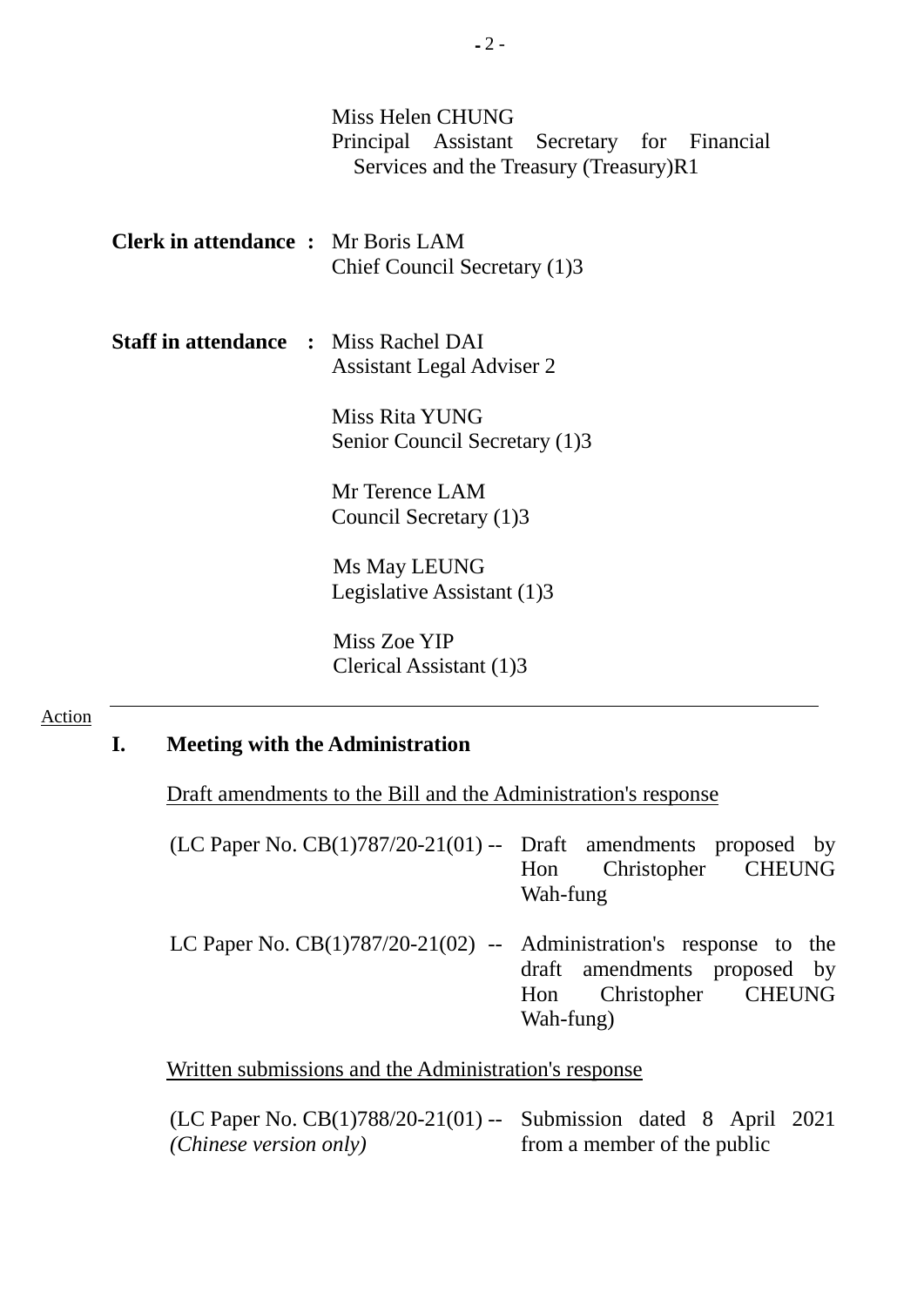| (Chinese version only)                                         | LC Paper No. $CB(1)788/20-21(02)$ -- Submission dated 11 April 2021<br>from Hong Kong Securities &<br><b>Futures Employees Union</b>                                                                                           |
|----------------------------------------------------------------|--------------------------------------------------------------------------------------------------------------------------------------------------------------------------------------------------------------------------------|
| (Chinese version only)                                         | LC Paper No. $CB(1)788/20-21(03)$ -- Submission from New People's<br>Party                                                                                                                                                     |
| (English version only)                                         | LC Paper No. $CB(1)788/20-21(04)$ -- Submission dated 12 April 2021<br>from The Taxation Institute of<br>Hong Kong                                                                                                             |
| (Chinese version only)                                         | LC Paper No. $CB(1)788/20-21(05)$ -- Submission dated 15 April 2021<br>from Hong Kong Professionals and<br><b>Senior Executives Association</b>                                                                                |
| ( <i>English version only</i> )                                | LC Paper No. $CB(1)788/20-21(06)$ -- Submission dated 16 April 2021<br>Capital Markets<br>from<br>Tax<br>Committee of Asia                                                                                                     |
| LC Paper No. $CB(1)788/20-21(07)$ -- Administration's response | to<br>written submissions)                                                                                                                                                                                                     |
| Relevant papers                                                |                                                                                                                                                                                                                                |
| (LC Paper No. CB(3)376/20-21                                   | -- The Bill                                                                                                                                                                                                                    |
| File Ref: SF&C/1/2/57C                                         | -- Legislative Council Brief issued by<br>the Financial Services and the<br><b>Treasury Bureau</b>                                                                                                                             |
| LC Paper No. $LS52/20-21$                                      | -- Legal Service Division Report on<br>the Bill                                                                                                                                                                                |
|                                                                | LC Paper No. $CB(1)732/20-21(01)$ -- Marked-up copy of the relevant<br>provisions of the Stamp Duty<br>Ordinance (Cap. 117) to be<br>amended by the Bill prepared by<br>the Legal Service Division<br>(Restricted to members)) |

The Bills Committee deliberated (index of proceedings in the **Appendix**).

### **Disclosure**

2. The Chairman reminded members that in accordance with Rule 83A of the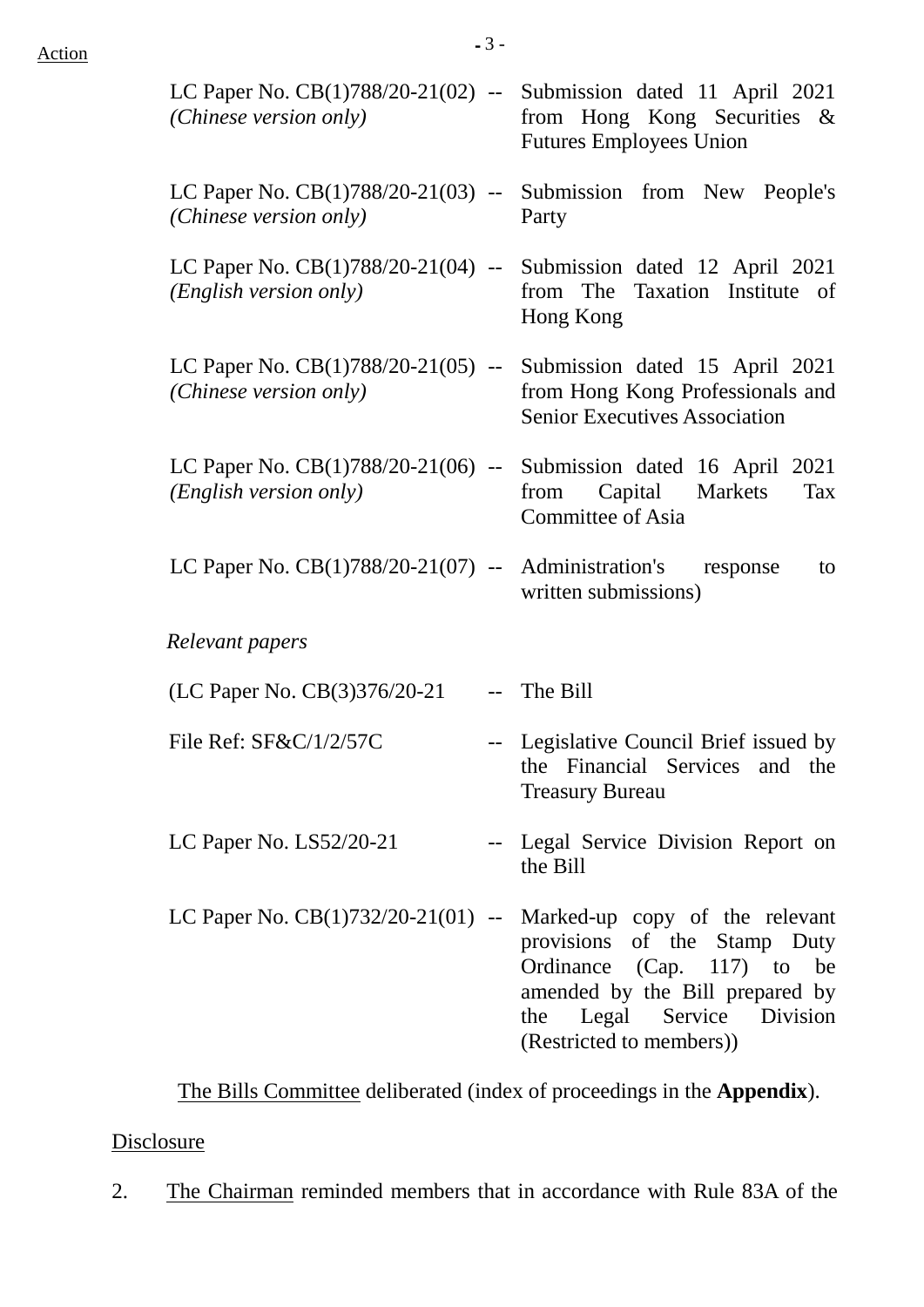Rules of Procedure of the Legislative Council, they should disclose the nature of any direct or indirect pecuniary interests relating to the subjects under discussion at the meeting before they spoke on the subjects.

3. Mr Christopher CHEUNG declared that he was a securities broker.

# Bills Committee's decision

4. The Bills Committee noted the draft amendments to the Revenue (Stamp Duty) Bill 2021 ("the Bill") proposed by Mr Christopher CHEUNG. (LC Paper No. CB(1)787/20-21(01)). Mr Christopher CHEUNG invited the Bills Committee to consider whether it would take over and move his amendments. The Chairman put the question to vote. Four members voted for, and four members voted against the proposal. Four members abstained. The Chairman declared that the Bills Committee would not move the amendments proposed by Mr CHEUNG.

## Legislative timetable

5. The Bills Committee completed scrutiny of the Bill and raised no objection to the resumption of the Second Reading debate on the Bill at the Council meeting of 26 May 2021. The Chairman informed members that the Bills Committee would submit a written report to the House Committee for consideration at the meeting on 7 May 2021.

(*Post-meeting note*: The Administration had subsequently informed the Secretariat that it planned to resume the Second Reading debate on the Bill at the Council meeting of 2 June 2021. Members were informed of the revised legislative timetable vide LC Paper No. CB(1)846/20-21 on 29 April 2021 and noted that –

- the Chairman will report the deliberations of the Bills Committee at the House Committee meeting on 21 May 2021; and
- the deadline for giving notice to move amendments to the Bill, if any, is 24 May 2021.)

### **II. Any other business**

6. There being no other business, the meeting ended at 11:46 am.

Council Business Division 1 Legislative Council Secretariat 10 June 2021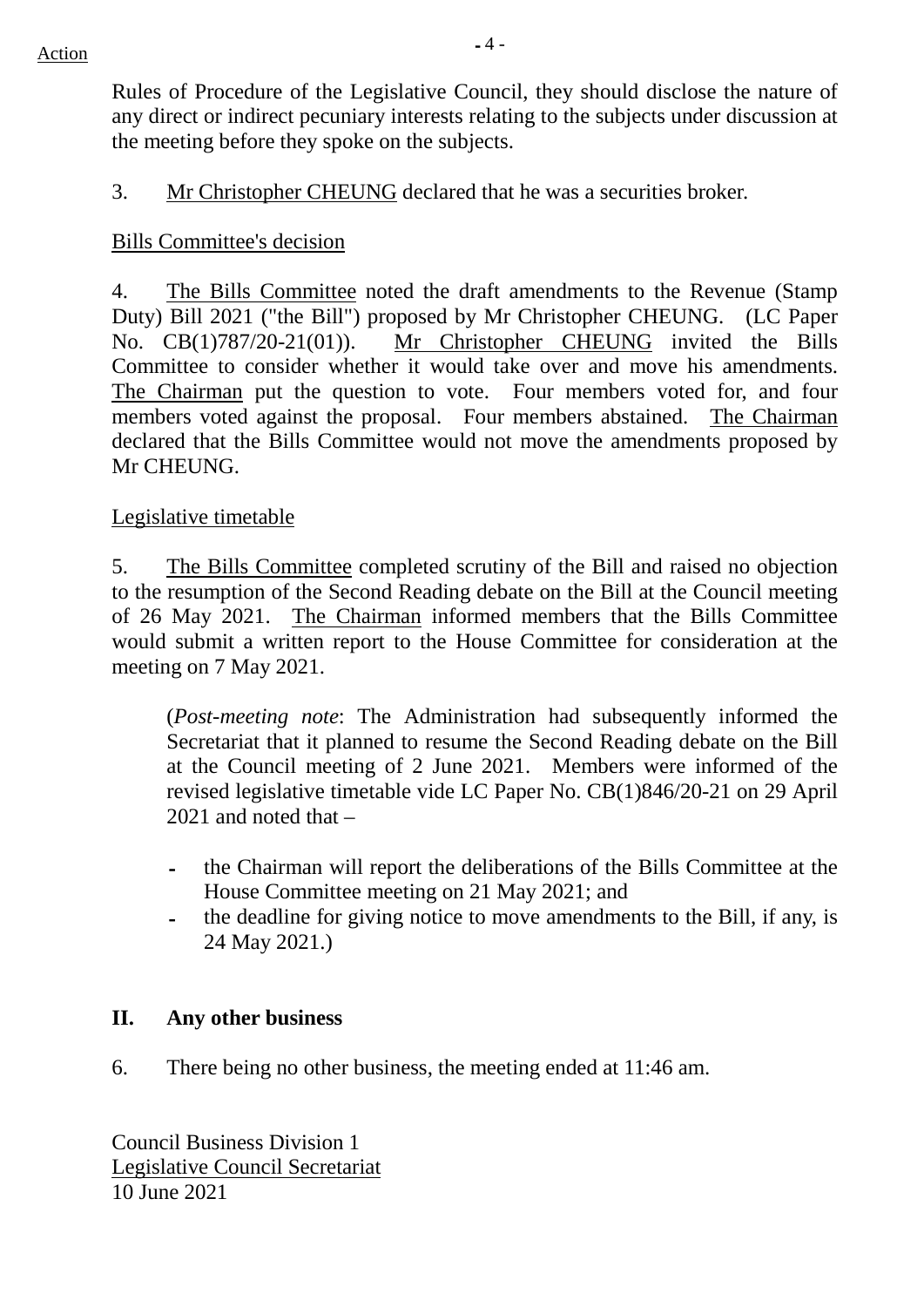#### **Proceedings of the second meeting of the Bills Committee on Revenue (Stamp Duty) Bill 2021 on Friday, 23 April 2021, at 10:45 am in Conference Room 2A of the Legislative Council Complex**

| <b>Time</b>          | <b>Speaker</b>                                  | Subject(s)                                                                                                                                                                                                                                                                                                                                                                                                                                                                                                                                                                | <b>Action</b>   |
|----------------------|-------------------------------------------------|---------------------------------------------------------------------------------------------------------------------------------------------------------------------------------------------------------------------------------------------------------------------------------------------------------------------------------------------------------------------------------------------------------------------------------------------------------------------------------------------------------------------------------------------------------------------------|-----------------|
| <b>Marker</b>        |                                                 |                                                                                                                                                                                                                                                                                                                                                                                                                                                                                                                                                                           | <b>Required</b> |
|                      | Agenda item I - Meeting with the Administration |                                                                                                                                                                                                                                                                                                                                                                                                                                                                                                                                                                           |                 |
| $000350 -$<br>000532 | Chairman                                        | The Chairman said that:<br>Mr Christopher CHEUNG had submitted to the<br>(a)<br>Committee<br>for<br>consideration<br><b>Bills</b><br>draft<br>amendments to the Revenue (Stamp Duty) Bill<br>2021 ("the Bill") and the Administration had<br>provided a written response to the amendments;<br>and<br>the Bills Committee had received a total of six<br>(b)<br>written submissions on the Bill<br>and the<br>Administration had provided a consolidated                                                                                                                  |                 |
| $000533 -$<br>001056 | Chairman<br>Mr<br>Christopher<br><b>CHEUNG</b>  | written response to the submissions.<br>Disclosure of interest by Mr Christopher CHEUNG<br>Mr Christopher CHEUNG's explanation of his<br>proposed amendments to introduce a "sunset clause"<br>in the Bill to limit the duration of the proposed<br>increase in the rate of stamp duty on stock transfers<br>to one year or until such time to be determined by the<br>Legislative Council through a resolution. The rate<br>of stamp duty on stock transfers would be reverted to<br>the pre-adjusted level (i.e. 0.1%) afterwards (LC<br>Paper No. CB(1)787/20-21(01)). |                 |
|                      |                                                 | In addition, Mr Christopher CHEUNG had indicated<br>his intention to move other amendments to the Bill to<br>the effect that:<br>the proposed new rate of stamp duty on stock<br>(a)<br>transfers (i.e. $0.13\%$ ) would be applicable to<br>sell-side only; and<br>the proposed new rate of stamp duty on stock<br>(b)<br>transfers would come into operation on 1<br>January 2022, so as to allow more time for the<br>industry to adjust their investment strategies.                                                                                                  |                 |
| $001057 -$<br>001549 | Chairman<br>Administration                      | Briefing by the Administration on its written<br>responses to the draft amendments proposed by<br>CHEUNG<br>Mr<br>Christopher<br>(LC)<br>Paper<br>No.<br>$CB(1)787/20-21(02))$ and the written submissions                                                                                                                                                                                                                                                                                                                                                                |                 |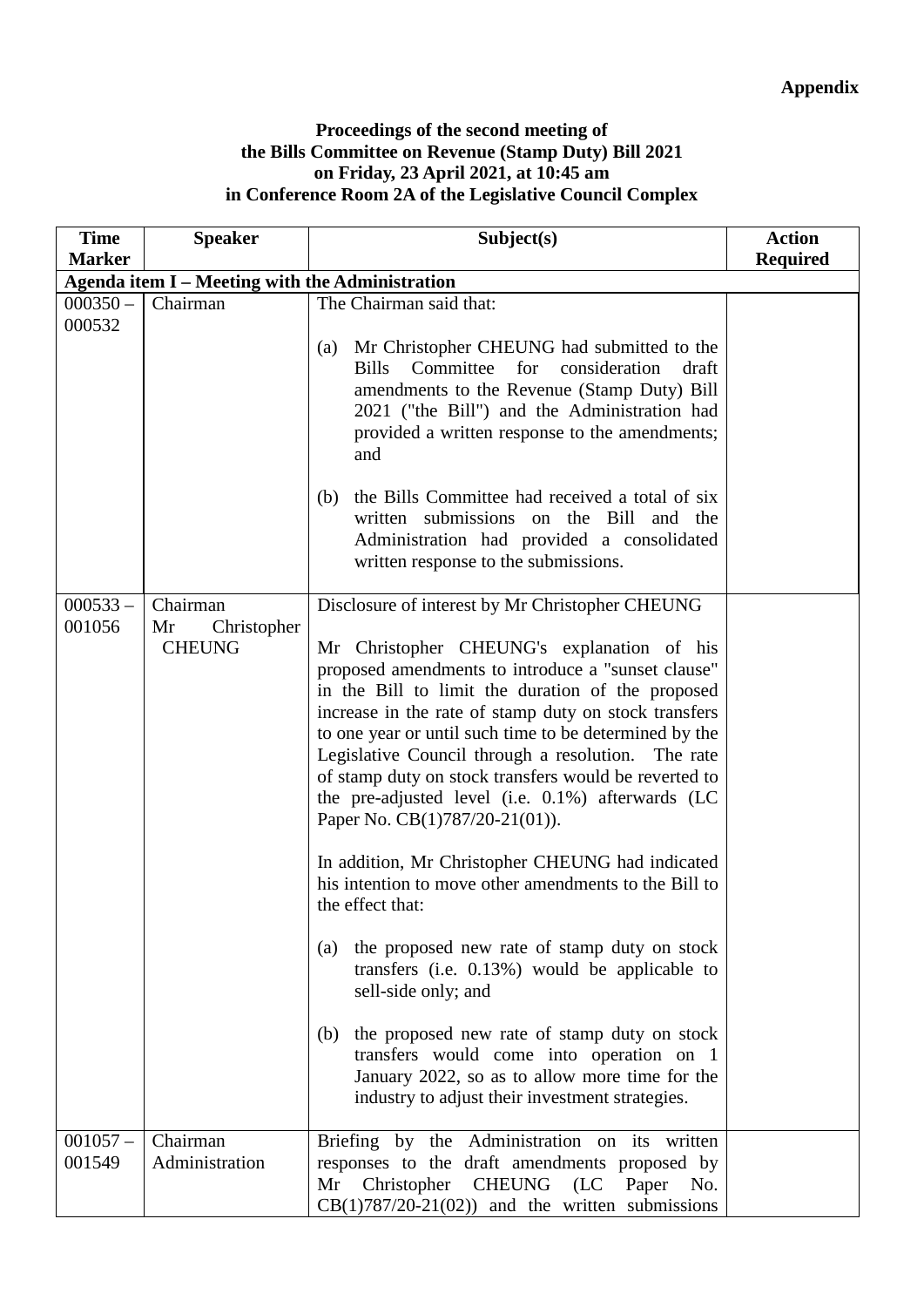| <b>Time</b>          | <b>Speaker</b>                                 | Subject(s)                                                                                                                                                                                                                                                                                                                                                         | <b>Action</b>   |
|----------------------|------------------------------------------------|--------------------------------------------------------------------------------------------------------------------------------------------------------------------------------------------------------------------------------------------------------------------------------------------------------------------------------------------------------------------|-----------------|
| <b>Marker</b>        |                                                |                                                                                                                                                                                                                                                                                                                                                                    | <b>Required</b> |
|                      |                                                | (LC Paper No. CB(1)788/20-21(07)).<br>The Administration further responded that:                                                                                                                                                                                                                                                                                   |                 |
|                      |                                                | levying the proposed new rate of stamp duty on<br>(a)<br>only one side of transactions would significantly<br>undermine the objective of the Bill to increase<br>government revenue;                                                                                                                                                                               |                 |
|                      |                                                | imposing different rates of stamp duty on stock<br>(b)<br>transfers on buyers and sellers would entail a<br>fundamental and structural change to the stamp<br>duty regime, thereby affecting the current<br>ecology of the stock market; and                                                                                                                       |                 |
|                      |                                                | there would already be sufficient time for the<br>(c)<br>Hong Kong Exchanges and Clearing Limited<br>("HKEX") and the industry to make necessary<br>adjustments to their operation systems for the<br>proposed new rate of stamp duty on stock<br>transfers to take effect from 1 August 2021.                                                                     |                 |
| $001550 -$           | Chairman                                       | Mr LUK Chung-hung expressed the following views:                                                                                                                                                                                                                                                                                                                   |                 |
| 002009               | <b>LUK</b><br>Mr<br>Chung-hung                 | he supported the proposed increase in the rate of<br>(a)<br>stamp duty on stock transfers to increase<br>government revenue;                                                                                                                                                                                                                                       |                 |
|                      |                                                | the proposed increase in the rate of stamp duty<br>(b)<br>on stock transfers would affect neither people's<br>livelihood nor the turnover and development of<br>the Hong Kong stock market; and                                                                                                                                                                    |                 |
|                      |                                                | he did not support the draft amendments<br>(c)<br>proposed by Mr Christopher CHEUNG.                                                                                                                                                                                                                                                                               |                 |
| $002010 -$<br>002232 | Chairman<br>Mr<br>Christopher<br><b>CHEUNG</b> | Mr Christopher CHEUNG expressed the following<br>views:                                                                                                                                                                                                                                                                                                            |                 |
|                      |                                                | there was no stamp duty levied on derivatives<br>(a)<br>trading, and it was unfair to increase the rate of<br>stamp duty on stock transfers; and                                                                                                                                                                                                                   |                 |
|                      |                                                | the proposed increase in the rate of stamp duty<br>(b)<br>on stock transfers would increase the transaction<br>costs and reduce the volume of stock trading,<br>thus would affect the business of securities<br>brokers, in particular small and medium-sized<br>securities brokers who relied on commission of<br>securities transactions as their main source of |                 |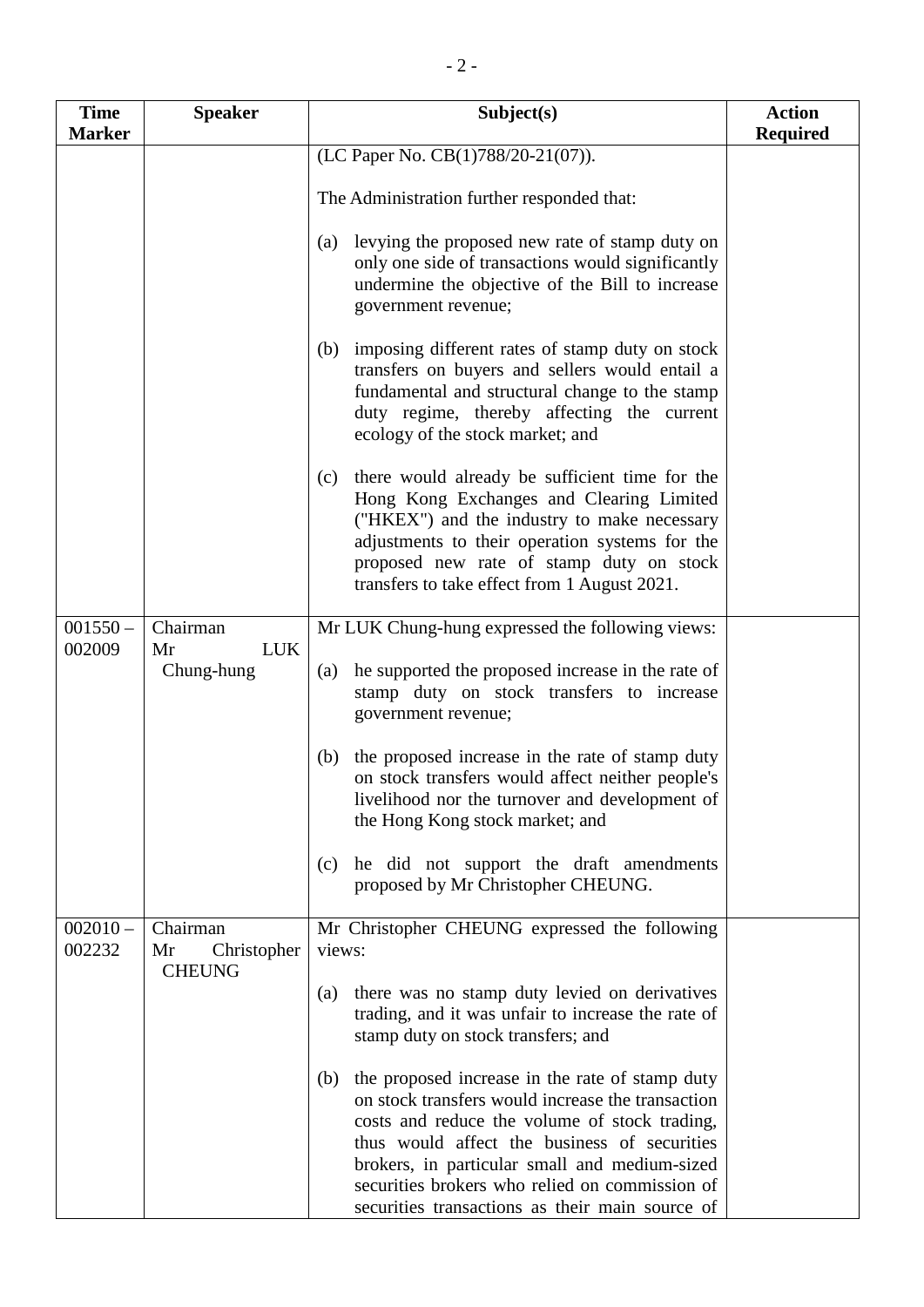| <b>Time</b>          | <b>Speaker</b>          | Subject(s)                                                                                                                                                                                                                                                                                                                                                                                          | <b>Action</b>   |
|----------------------|-------------------------|-----------------------------------------------------------------------------------------------------------------------------------------------------------------------------------------------------------------------------------------------------------------------------------------------------------------------------------------------------------------------------------------------------|-----------------|
| <b>Marker</b>        |                         |                                                                                                                                                                                                                                                                                                                                                                                                     | <b>Required</b> |
|                      |                         | income; and<br>the Administration should balance the interests<br>(c)<br>between small and medium-sized securities<br>brokers, and large securities brokers when<br>proposing the new rate of stamp duty on stock<br>transfers.                                                                                                                                                                     |                 |
| $002233 -$<br>002711 | Chairman<br>Mr Tony TSE | Mr Tony TSE expressed the following views:                                                                                                                                                                                                                                                                                                                                                          |                 |
|                      |                         | he supported the proposed increase in the rate of<br>(a)<br>stamp duty on stock transfers to increase<br>government revenue in view of the pressure on<br>public finance;                                                                                                                                                                                                                           |                 |
|                      |                         | the competitiveness of Hong Kong's financial<br>(b)<br>market was built on many unique institutional<br>strengths including free flow of capital, an<br>internationally-aligned regulatory system, and<br>sound financial infrastructures. The proposed<br>increase in the rate of stamp duty on stock<br>transfers would not affect the turnover and<br>development of the Hong Kong stock market; |                 |
|                      |                         | any future changes to the rate of stamp duty on<br>(c)<br>stock transfers should be made with reference to<br>the then prevailing economic, fiscal and market<br>situation; and                                                                                                                                                                                                                     |                 |
|                      |                         | (d) he did not support the draft amendments<br>proposed by Mr Christopher CHEUNG to limit<br>the duration of the proposed increase in the rate<br>of stamp duty on stock transfers.                                                                                                                                                                                                                 |                 |
| $002712-$            | Chairman                | Mr YIU Si-wing expressed the following views:                                                                                                                                                                                                                                                                                                                                                       |                 |
| 002943               | Mr YIU Si-wing          | he supported the proposed increase in the rate of<br>(a)<br>stamp duty on stock transfers to increase<br>government revenue in view of the pressure on<br>public finance;                                                                                                                                                                                                                           |                 |
|                      |                         | the proposed increase in the rate of stamp duty<br>(b)<br>on stock transfers would not affect people's<br>livelihood; and                                                                                                                                                                                                                                                                           |                 |
|                      |                         | whether<br>expressed<br>the<br>(c)<br>he<br>concern<br>Administration would further increase the rate<br>of stamp duty on stock transfers in the near<br>future.                                                                                                                                                                                                                                    |                 |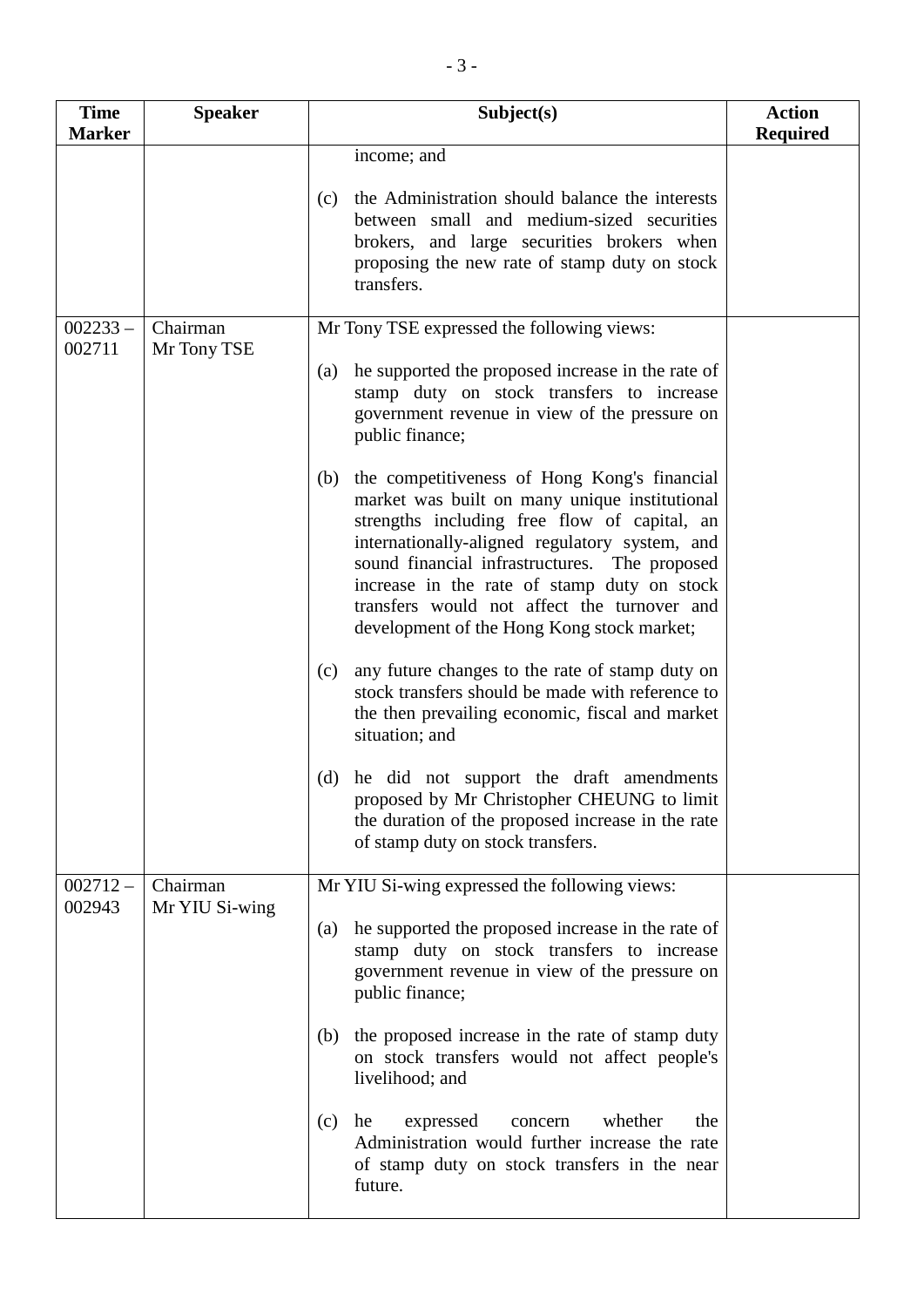| <b>Time</b><br><b>Marker</b> | <b>Speaker</b>                  | Subject(s)                                                                                                                                                                                                                                                                                                                                           | <b>Action</b>   |
|------------------------------|---------------------------------|------------------------------------------------------------------------------------------------------------------------------------------------------------------------------------------------------------------------------------------------------------------------------------------------------------------------------------------------------|-----------------|
| $002944 -$                   | Chairman                        | Mr SHIU Ka-fai expressed the following views:                                                                                                                                                                                                                                                                                                        | <b>Required</b> |
| 003219                       | Mr SHIU Ka-fai                  | he did not oppose the proposed increase in the<br>(a)<br>rate of stamp duty on stock transfers to increase<br>government revenue in view of the pressure on<br>public finance; and<br>he did not oppose the draft amendments<br>(b)                                                                                                                  |                 |
|                              |                                 | proposed by Mr Christopher CHEUNG, and<br>would abstain from the vote.                                                                                                                                                                                                                                                                               |                 |
| $003220 -$<br>003620         | Chairman<br><b>CHIANG</b><br>Dr | Dr CHIANG Lai-wan expressed the following views:                                                                                                                                                                                                                                                                                                     |                 |
|                              | Lai-wan                         | the current level of the fiscal reserves of over<br>(a)<br>\$800 billion did not call for an adjustment to<br>revise tax rate(s) to increase government<br>revenue;                                                                                                                                                                                  |                 |
|                              |                                 | the proposed increase in the rate of stamp duty<br>(b)<br>on stock transfers would increase the transaction<br>costs of stock trading, thus would affect millions<br>of stock investors in Hong Kong;                                                                                                                                                |                 |
|                              |                                 | she supported the draft amendments proposed<br>(c)<br>by Mr Christopher CHEUNG; and                                                                                                                                                                                                                                                                  |                 |
|                              |                                 | the Administration should consider proposing an<br>(d)<br>amendment to include a "sunset clause" in the<br>Bill.                                                                                                                                                                                                                                     |                 |
| $003621 -$<br>003843         | Chairman<br>Mr Holden CHOW      | Mr Holden CHOW enquired about the breakdown of<br>the stamp duty on stock transfers contributed by<br>different categories of investors, and he expressed<br>doubt on whether it would be appropriate to include<br>in the Bill a "sunset clause" to limit the duration of<br>the proposed increase in the rate of stamp duty on<br>stock transfers. |                 |
| $003844 -$<br>004345         | Chairman<br><b>WONG</b><br>Mr   | Mr WONG Ting-kwong expressed the following<br>views:                                                                                                                                                                                                                                                                                                 |                 |
|                              | Ting-kwong                      | he did not oppose the proposed increase in the<br>(a)<br>rate of stamp duty on stock transfers to increase<br>government revenue in view of the pressure on<br>public finance;                                                                                                                                                                       |                 |
|                              |                                 | addition<br>increasing revenue,<br>(b)<br>in<br>to<br>the<br>Administration should also strive to reduce<br>government expenditure;                                                                                                                                                                                                                  |                 |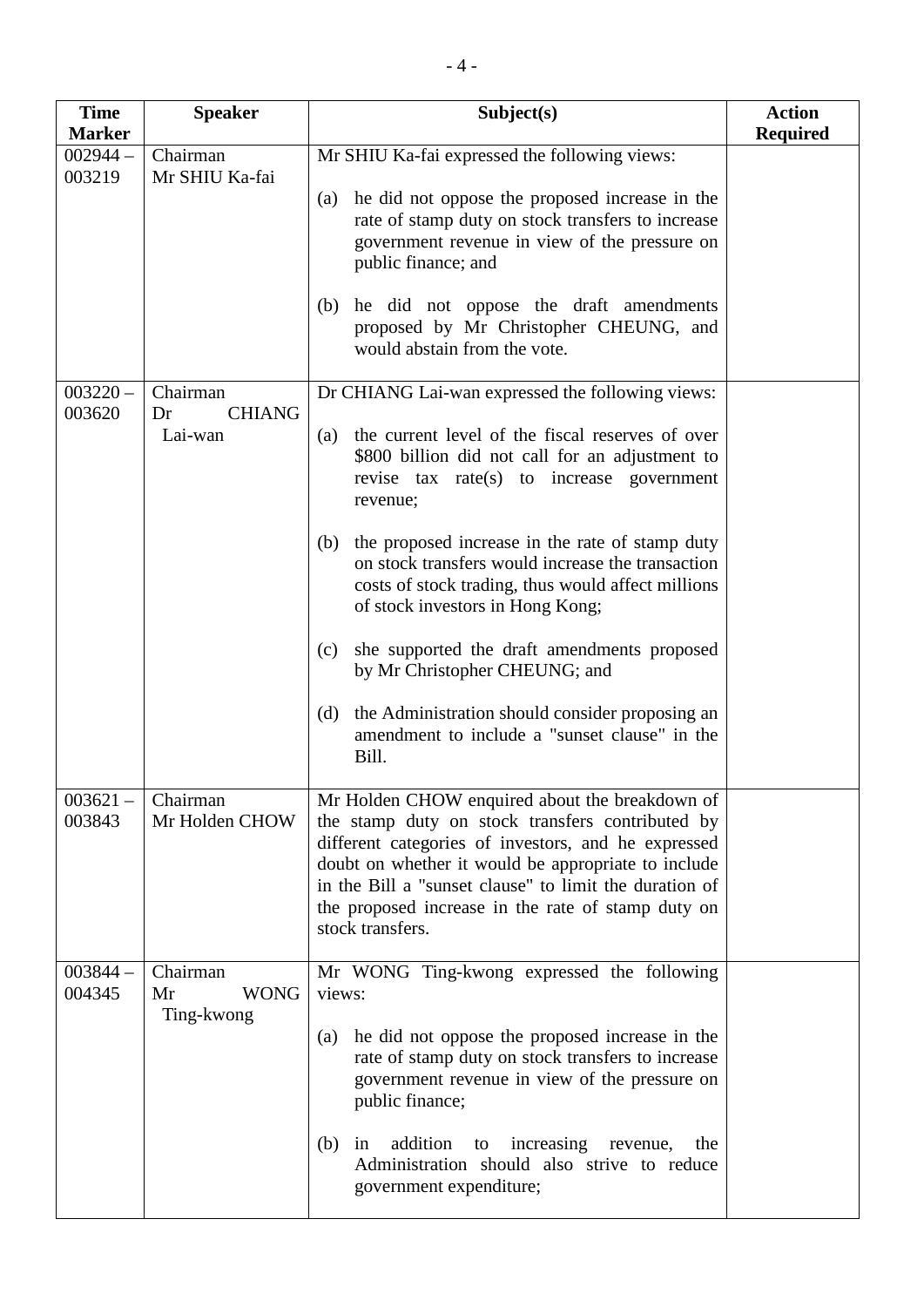| <b>Time</b><br><b>Marker</b> | <b>Speaker</b>               | Subject(s)                                                                                                                                                                                                                                     | <b>Action</b><br><b>Required</b> |
|------------------------------|------------------------------|------------------------------------------------------------------------------------------------------------------------------------------------------------------------------------------------------------------------------------------------|----------------------------------|
|                              |                              | the Administration should consider levying the<br>(c)<br>proposed new rate of stamp duty on stock<br>transfers on buyers only;                                                                                                                 |                                  |
|                              |                              | he did not support the draft amendments<br>(d)<br>proposed by Mr Christopher CHUENG; and                                                                                                                                                       |                                  |
|                              |                              | if the proposed increase in the rate of stamp duty<br>(e)<br>on stock transfers brought adverse effect to the<br>development<br>of the stock market,<br>the<br>Administration should have suitable fallback<br>plan to address such situation. |                                  |
| $004346 -$                   | Chairman                     | Mrs Regina IP expressed the following views:                                                                                                                                                                                                   |                                  |
| 004627                       | Mrs Regina IP                | she supported the proposed increase in the rate<br>(a)<br>of stamp duty on stock transfers to increase<br>government revenue in view of the pressure on<br>public finance;                                                                     |                                  |
|                              |                              | the proposed increase in the rate of stamp duty<br>(b)<br>on stock transfers would not affect people's<br>livelihood; and                                                                                                                      |                                  |
|                              |                              | the Administration should consider introducing<br>(c)<br>new taxes which would not affect people's<br>livelihood, such as the Digital Services Tax in<br>Europe.                                                                               |                                  |
| $004628 -$                   | Chairman                     | Mr Abraham SHEK expressed the following views:                                                                                                                                                                                                 |                                  |
| 005036                       | Abraham<br>Mr<br><b>SHEK</b> | members belonging to the Business<br>$\left( a\right)$<br>and<br>Professionals Alliance for Hong Kong supported<br>draft<br>amendments<br>proposed<br>the<br>by<br>Mr Christopher CHEUNG;                                                      |                                  |
|                              |                              | the proposed increase in the rate of stamp duty<br>(b)<br>on stock transfers would increase the transaction<br>costs of stock trading, thus would affect retail<br>stock investors in Hong Kong;                                               |                                  |
|                              |                              | the proposed increase in the transaction costs of<br>(c)<br>stock trading would also reduce the volume of<br>stock trading, thus would affect the business of<br>securities brokers; and                                                       |                                  |
|                              |                              | the Administration should balance the interests<br>(d)<br>between small and medium-sized securities<br>brokers, and large securities brokers when<br>proposing the new rate of stamp duty on stock                                             |                                  |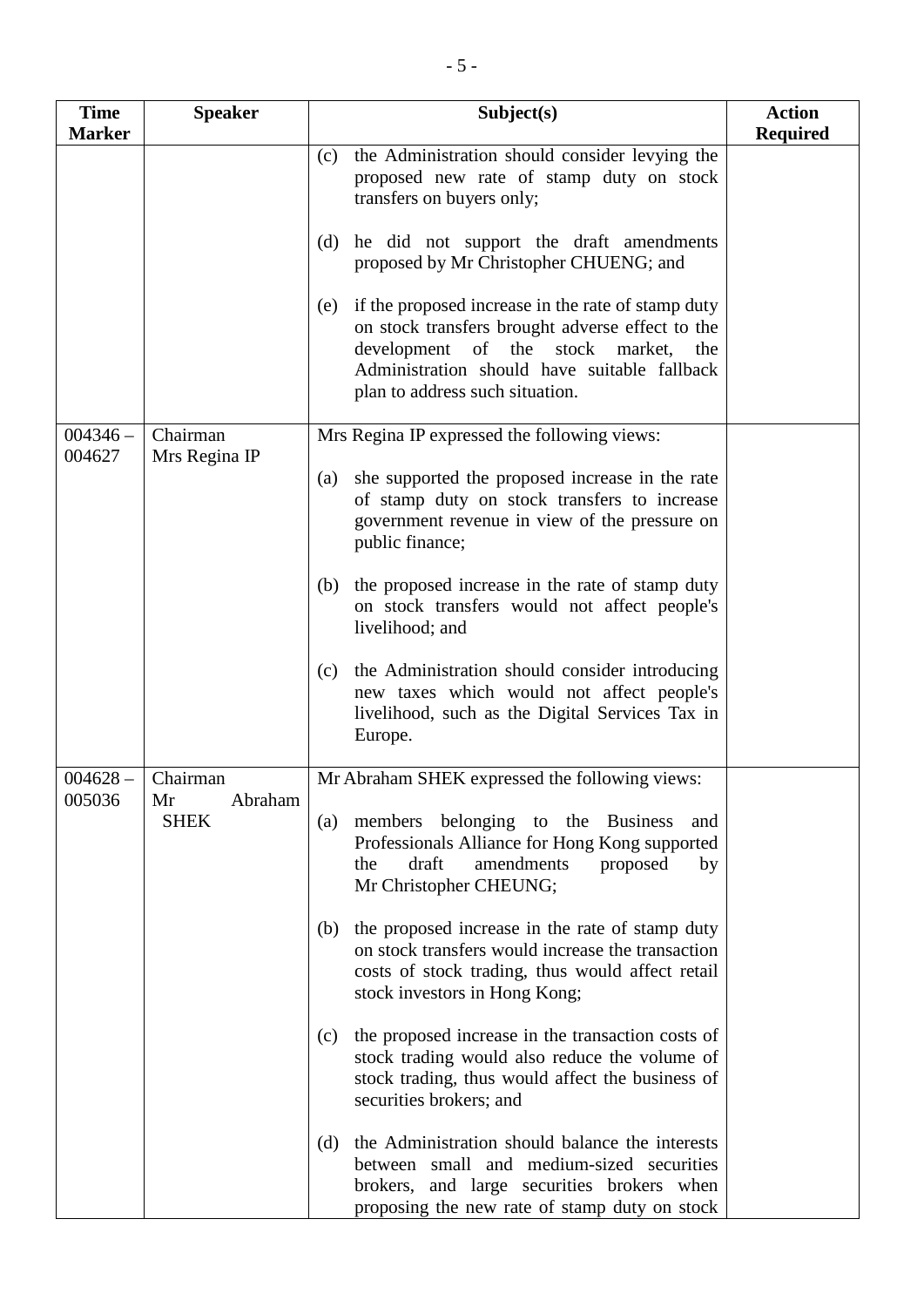| <b>Time</b>          | <b>Speaker</b>             | Subject(s)                                                                                                                                                                                                                                                                                                                                                                                                                                                                                                                                                                     | <b>Action</b>   |
|----------------------|----------------------------|--------------------------------------------------------------------------------------------------------------------------------------------------------------------------------------------------------------------------------------------------------------------------------------------------------------------------------------------------------------------------------------------------------------------------------------------------------------------------------------------------------------------------------------------------------------------------------|-----------------|
| <b>Marker</b>        |                            |                                                                                                                                                                                                                                                                                                                                                                                                                                                                                                                                                                                | <b>Required</b> |
|                      |                            | transfers.                                                                                                                                                                                                                                                                                                                                                                                                                                                                                                                                                                     |                 |
| $005037 -$<br>005855 | Chairman<br>Administration | The Administration's consolidated responses to<br>members' views were as follows:                                                                                                                                                                                                                                                                                                                                                                                                                                                                                              |                 |
|                      |                            | with the combined result of the Coronavirus<br>(a)<br>2019 pandemic<br>Disease<br>and<br>economic<br>downturn, coupled with<br>the launch of<br>counter-cyclical measures to support the public<br>and businesses and the need to sustain recurrent<br>expenditure, the Government had already<br>recorded fiscal deficit in two consecutive<br>financial years (2019-2020 and 2020-2021).<br>The objective of the Bill was to increase<br>government revenue to address the fiscal needs<br>in the short to medium term and improve the<br>fiscal position of the Government; |                 |
|                      |                            | the transaction costs structure of stock markets<br>(b)<br>around the world varied. Unlike some markets<br>which charged dividend tax and capital gains<br>tax, Hong Kong did not charge such taxes;                                                                                                                                                                                                                                                                                                                                                                           |                 |
|                      |                            | the Administration had struck a balance between<br>(c)<br>increasing government revenue and sustaining<br>financial market development, as well as the<br>need to maintain Hong Kong as an international<br>financial centre in proposing the increase in the<br>rate of stamp duty on stock transfers (i.e. from<br>$0.1\%$ to $0.13\%$ ).<br>Every transaction of<br>\$100,000 would only incur an additional \$30 of<br>stamp duty on each side;                                                                                                                            |                 |
|                      |                            | market turnover and competitiveness of the<br>(d)<br>stock market would hinge on various factors,<br>transaction costs of stock<br>and<br>trading,<br>comprising stamp duty and other types of levy,<br>was only one of them;                                                                                                                                                                                                                                                                                                                                                  |                 |
|                      |                            | the Administration had continued to increase the<br>(e)<br>breadth and depth of stock market in recent<br>years, including enhancing the Stock Connect<br>schemes, allowing pre-revenue biotech and new<br>economy companies with weighted voting rights<br>structures to list in Hong Kong, and facilitating<br>Greater China companies to seek secondary<br>listing in Hong Kong. The Hong Kong stock<br>market was expected to remain robust and<br>vibrant;                                                                                                                |                 |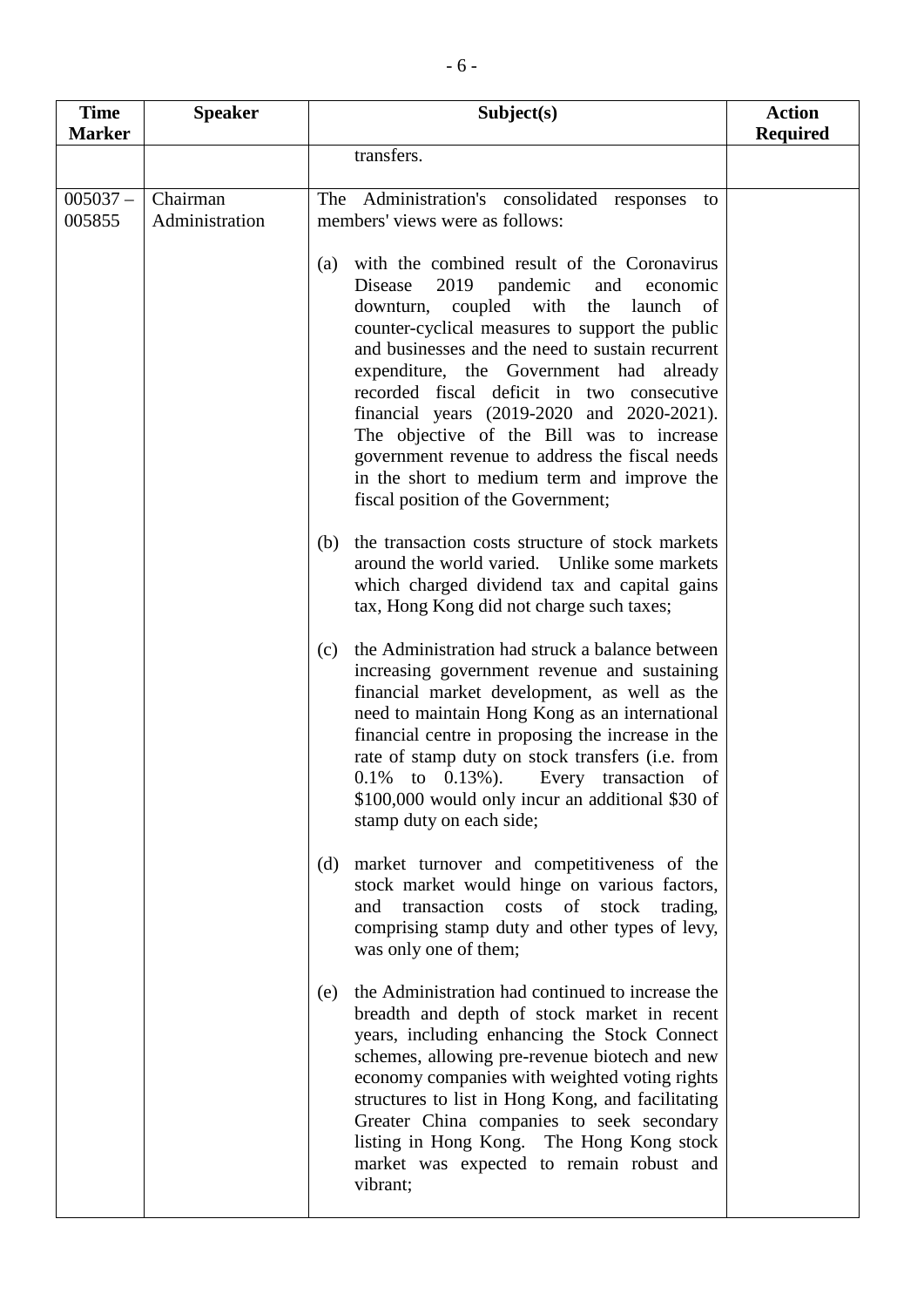| <b>Time</b>   | <b>Speaker</b> | Subject(s)                                                                                                                                                                                                                                                                                                                                                                                                                                                                                                                                                                                                                                                                                                                                                                                                                                                                                               | <b>Action</b>   |
|---------------|----------------|----------------------------------------------------------------------------------------------------------------------------------------------------------------------------------------------------------------------------------------------------------------------------------------------------------------------------------------------------------------------------------------------------------------------------------------------------------------------------------------------------------------------------------------------------------------------------------------------------------------------------------------------------------------------------------------------------------------------------------------------------------------------------------------------------------------------------------------------------------------------------------------------------------|-----------------|
| <b>Marker</b> |                | the trading of derivatives and exchange-traded<br>(f)<br>funds under HKEX was currently not subject to<br>The volume of such trading<br>stamp duty.<br>accounted for less than 20% of the total market<br>turnover;                                                                                                                                                                                                                                                                                                                                                                                                                                                                                                                                                                                                                                                                                      | <b>Required</b> |
|               |                | the stamp duty on stock transfers was levied on<br>(g)<br>all stock transfers regardless of the size of<br>securities brokers involved. Around 80% of<br>the stamp duty on stock transfers was<br>contributed by institutional investors, while<br>around 20% by retail investors;                                                                                                                                                                                                                                                                                                                                                                                                                                                                                                                                                                                                                       |                 |
|               |                | the Administration clarified that only carried<br>(h)<br>interest issued by private equity firms fulfilling<br>certain conditions would enjoy tax concessions;                                                                                                                                                                                                                                                                                                                                                                                                                                                                                                                                                                                                                                                                                                                                           |                 |
|               |                | it was not the right time to introduce new types<br>(i)<br>of taxes as combating the pandemic and<br>reviving the economy were current priorities of<br>The Administration<br>the whole community.<br>would continue to keep in view the international<br>tax developments;                                                                                                                                                                                                                                                                                                                                                                                                                                                                                                                                                                                                                              |                 |
|               |                | the Administration did not support including a<br>(j)<br>"sunset clause" in the Bill.<br>In determining<br>whether any changes would need to be made to<br>the rate of stamp duty on stock transfers, a wide<br>range of factors, including economic, fiscal and<br>the market situation, would need to be taken into<br>account;                                                                                                                                                                                                                                                                                                                                                                                                                                                                                                                                                                        |                 |
|               |                | to provide relief to the industry amidst the<br>(k)<br>economic downturn, (i) the Administration had<br>provided a<br>special<br>subsidy under<br>the<br>Anti-epidemic Fund to small and medium-sized<br>securities brokers and licensed individuals in the<br>securities industry; (ii) the Securities and<br>Futures Commission had waived the annual<br>licensing fees payable by all licensed<br>corporations, registered institutions, responsible<br>officers and representatives for the financial<br>years of 2020-2021 and 2021-2022; and<br>(iii) HKEX had offered \$10,000 invoice credits<br>to each eligible exchange participants.<br>In.<br>addition, the Administration, the Hong Kong<br>Productivity Council<br>and<br>the Cyberport<br>co-organized<br>"Fintech<br>the<br>Development<br>Roundtable Meeting for Securities Industry" in<br>October 2020 to facilitate the adoption of |                 |